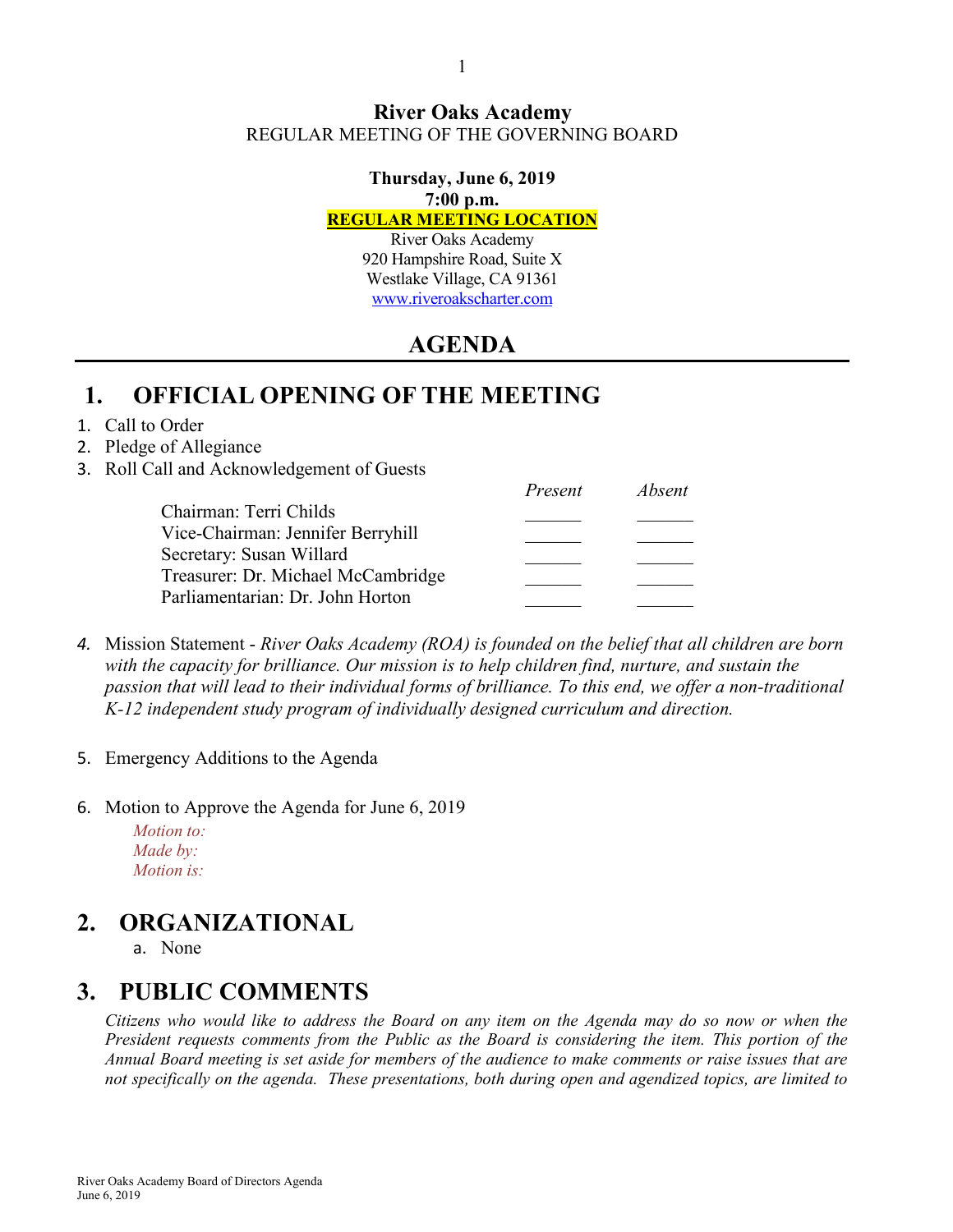*three (3) minutes per presentation and the total time allotted to non-agenda items will not exceed fifteen (15) minutes.*

## **4. INFORMATION AND DISCUSSION ITEMS**

*These items are presented to the Board for information only and are not subject to action at this meeting. These items may be added to a future meeting for action by the Board.*

- 1. Budget Committee Informational (10 min)
- 2. Parent Advisory Council (PAC) Informational (10 min)
- 3. Teacher's Report Informational (10 min)
- 4. Oxnard Resource Center Report—Informational (10 min)
- 5. Student Report Informational (10 min)
- 6. Career Pathways Report Informational (10 min)
- 7. High School Guidance Counselor Report—Informational (10 min)

### **5. REPORTS**

- 1. President's Report
- 2. Individual Board Member Report
- 3. Director's Report
- 4. BSA Report
- 5. VCOE Report

## **6. CONSENT AGENDA ITEMS**

*Actions proposed for the Consent Agenda are items consistent with adopted policies and approved practices of River Oaks Academy and are deemed routine in nature. The Board will be asked to approve all of the Consent Agenda items by a single vote unless any member of the Board or the Public asks that an item be removed from the Consent Agenda and considered and discussed separately.*

- 1. Consideration to approve the May 2, 2019 Minutes
- 2. Consideration to approve the ROA Financial Statement
- 3. Consideration to approve the ROA Board Report of Purchase Orders
- 4. Consideration to approve the ROA PAC Transaction Detail Report

# **7. ACTION ITEMS**

- 1. Review, Discussion, and Approval of River Oaks Academy Charter School's LCAP for 2019- 2020 (Local Control Accountability Plan) and the Local Control Funding Formula (LCFF) Budget Overview for Parents; revised with the updated May revision amounts. (Benny)
	- a) Charter Schools are required to develop, adopt, and annually update a three-year LCAP, using the template adopted by the California State Board of Education. The LCAP identifies how schools address the State's priorities and metrics, and how expenditures are in accordance with statutes.

#### *Public Comments:*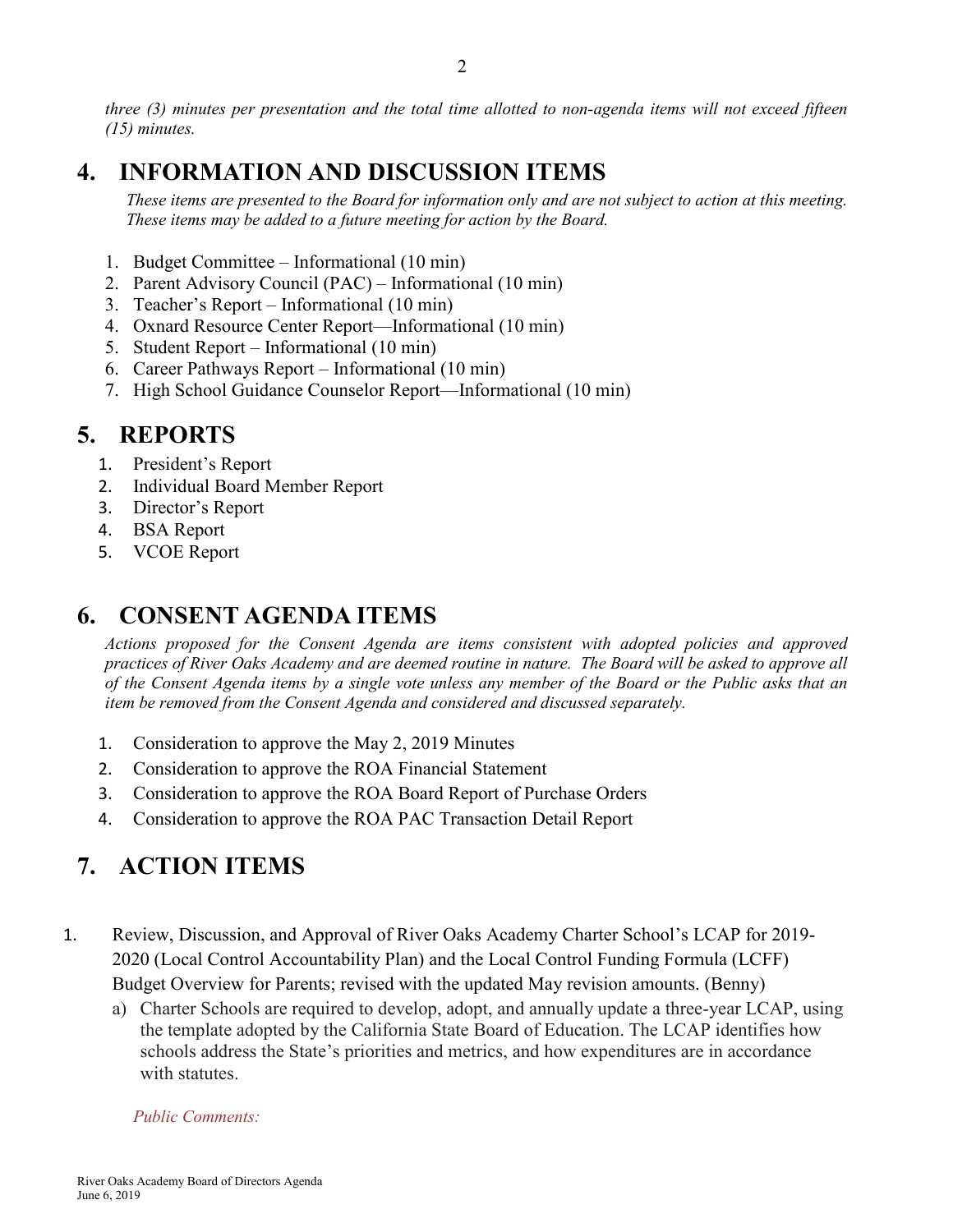*Motion to: Made by: Motion is:*

2. Review, Discussion, and Approval of River Oaks Academy Charter School's 2019-2020 Adopted Budget (Benny).

*Public Comments: Motion to: Made by: Motion is:*

3. Review, Discussion, and Approval of 2019-20 Proposition 30 Spending Plan. (Benny) a) Anticipated use of the 2019-20 Prop 30 Education Protection Account Funds.

*Public Comments: Motion to: Made by: Motion is:*

- 4. Review, Discussion, and Approval of the Local Agency Executive Compensation (Benny).
	- a) In accordance with SB 1436, the legislative body shall orally report a summary of a recommendation for a final action on the salaries, salary schedules, or compensation paid in the form of fringe benefits of a local agency executive, as defined in subdivision (d) of Section 3511.1, during the open meeting in which the final action is to be taken.

*Public Comments: Motion to: Made by: Motion is:*

5. Review, Discussion, and Approval of the 2019-20 Salary Schedules (Benny).

*Public Comments: Motion to: Made by: Motion is:*

- 6. Review, Discussion, and Approval of a minimum of a 4% (2%) bonus for staff up to no more than 8% (4%)-(Benny).
	- a) We would like to propose a guaranteed 4% (2%) bonus for staff and if needed to meet SB740 requirements that bonus would be adjusted up to no more than 8% (4%).

*Public Comments: Motion to: Made by:*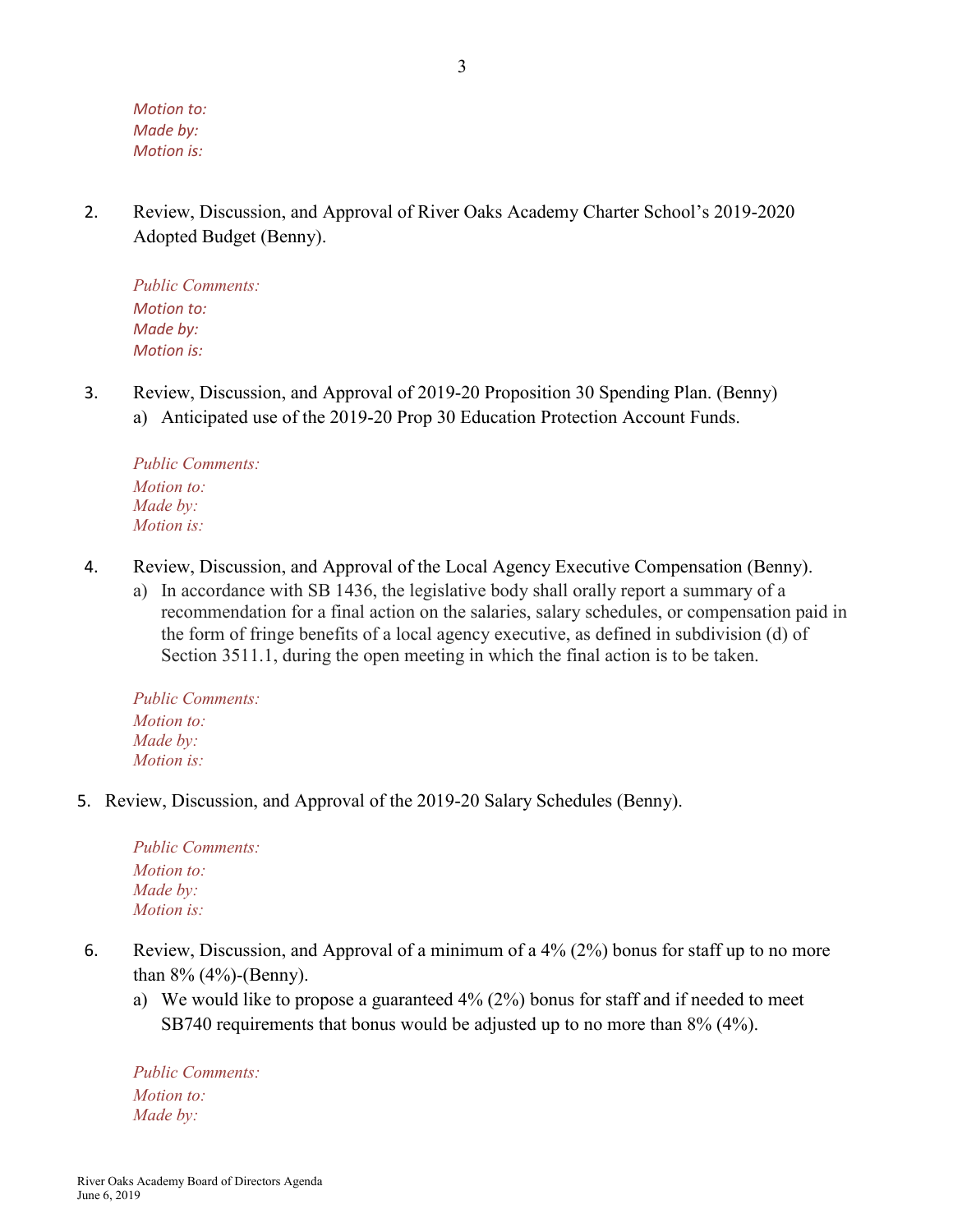*Motion is:*

7. Review, Discussion, and Approval of a carryover Oxnard Facility Lease balance into the 2019- 2020 school year for SB740 Reserve for the Oxnard Facility. Not to exceed \$100,000.00 (Benny).

*Public Comments: Motion to: Made by: Motion is:*

8. Review, Discussion, and Approval to add funds to pay Ellen Smith, retired Superintendent of Moorpark Unified, to work on charter renewal with ROA; not to exceed \$4,000.00. a) Ellen has previously worked and mentored us for WASC renewal. Her expertise and guidance has been very helpful and we would like to engage with her again for charter renewal.

*Public Comments: Motion to: Made by: Motion is*

9. Review, Discussion, and Approval additional funds for Sofia Kotian, speech therapist at our Oxnard facility, not to exceed: \$4,000.00

*Public Comments: Motion to: Made by: Motion is*

- 10. Review, Discussion, and Approval of the following agreements with School Pathways: for 2019-2020:
	- a) Service Agreement with School Pathways CALPADS/CBEDS reporting; not to exceed \$8,500.00
	- b) Access Agreement for 2019-2020 for PLS; \$3.00/student
	- c) Access Agreement for 2019-2020 for PLSIS \$3,500.00
	- d) Access Agreement for RegOnline; \$1.25/student/year *Public Comments: Motion to: Made by: Motion is*
- 11. Review, Discussion, and Approval additional funds for SPED services for students whose IEPs stipulate that they receive such services throughout the summer.
	- a. Sherry Franzino, SAI services for 4 weeks/3 hours/week; not to exceed: \$1,200.00

b. Patti Murray, speech services for 4 weeks/3 hours/week; not to exceed: \$1,200.00 *Public Comments: Motion to:*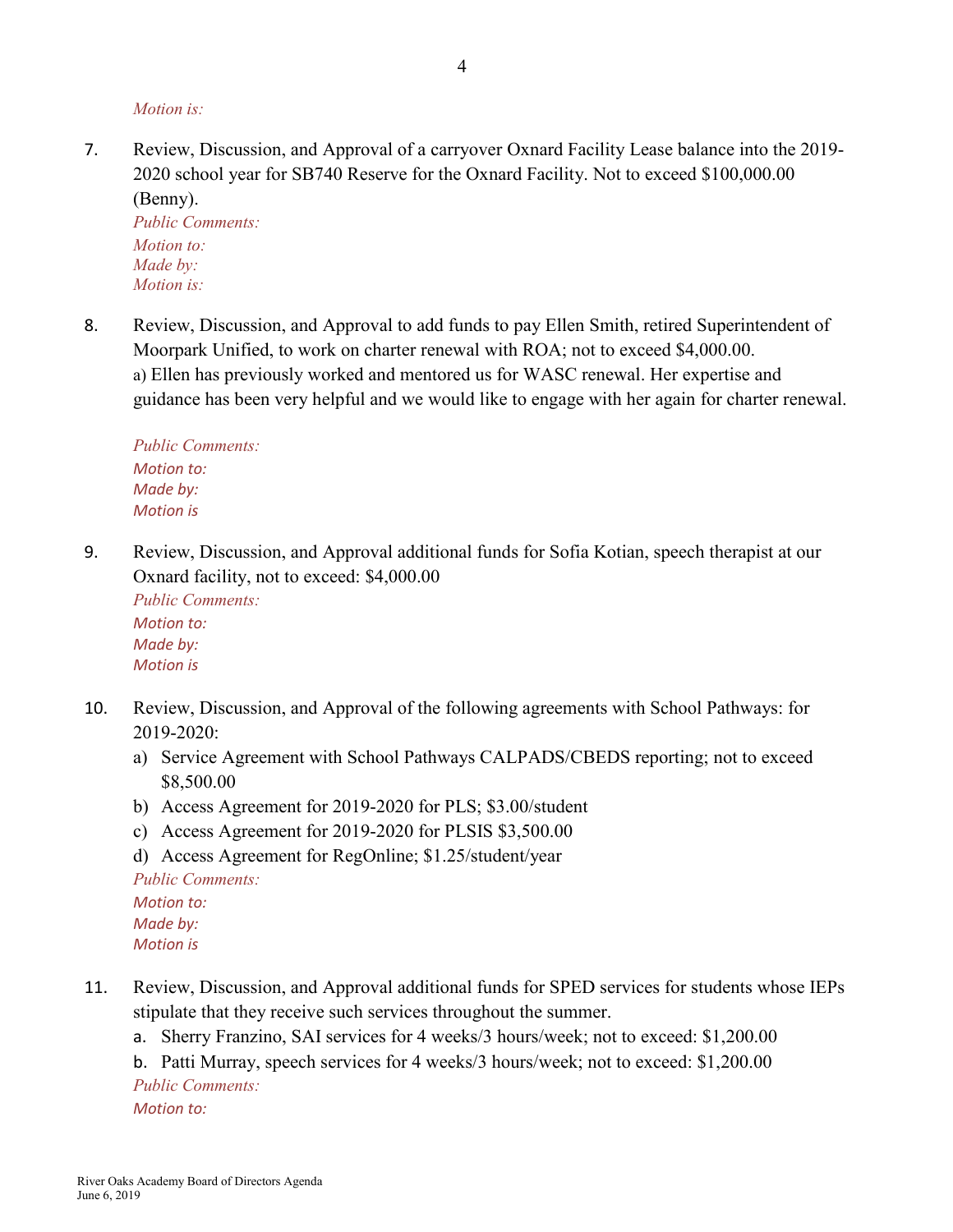*Made by: Motion is*

12. Review, Discussion, and Approval of the 2019-2020 Occupational Therapy Agreement with the Ventura County SELPA; not to exceed \$8160.00.

a. We contract with our local SELPA for our OT services for our Special Education Students. *Public Comments: Motion to:*

*Made by: Motion is*

- 13. Review, Discussion, and Approval a stipend for the grant final accounting and report for Claudia Weintraub, not to exceed \$5000.00
	- a. River Oaks used to have an outside person finalize the year-end reporting for the grant. However, he last year let us know that he no longer has time to finalize our reporting and we did it in house. The year-end report is due again this summer, and will be done in house again. We had this amount budgeted in our grant budget.

*Public Comments: Motion to: Made by: Motion is*

- 14. Review, Discussion, and Approval a stipend for Maria Montagne for about 140 hours of work to be done to change all course codes in our School Pathway system for submission to CALPADS. Not to exceed: \$7,000.00.
	- a. We were informed at our training in May that CALPADS is issuing new course codes, which need to be adjusted in the system. Among other adjustments, this is a significant amount of work that Maria will have to spend in the summer to get this work done, so we will be ready when school starts.

*Public Comments: Motion to: Made by: Motion is*

- 15. Review, Discussion, and Approval of the lease and implementation of a vending machine, supplied by Vend-ucation; monthly lease for 2 machines not to exceed \$645.24/month in addition to \$990 for the POS software license fee/year.
	- a. As per AB1871, schools need to provide each needy pupil with one nutritionally adequate free/reduced priced meal during the school day. In order to meet this requirement, we propose to use the services of Vend-ucation using their vending machine to supply these meals to our students.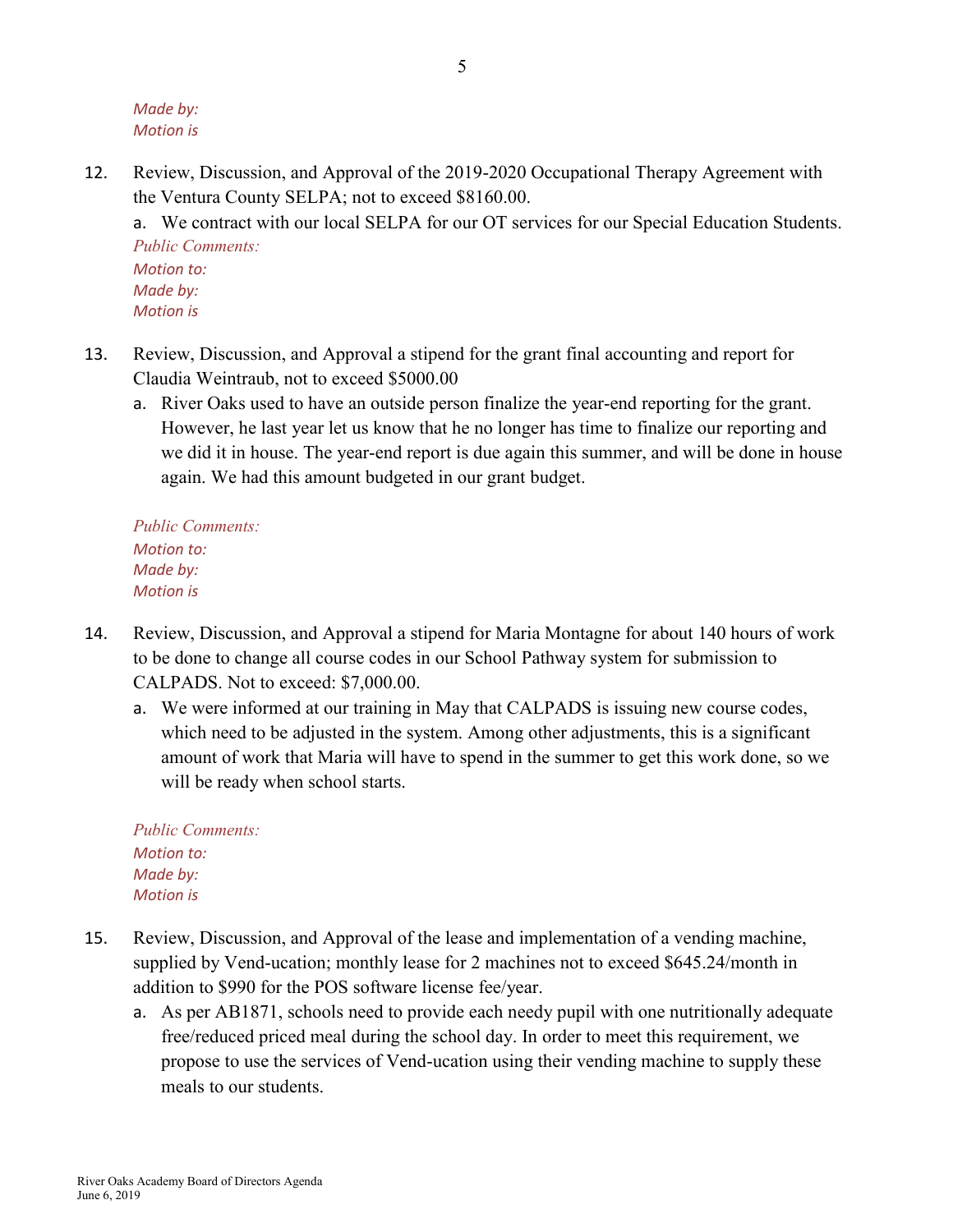16. Review, Discussion, and Approval of the 2018-19 contract for Escape Financial and Payroll/Personnel System provided by the Ventura County Office of Education @ \$9.50 per ADA Factor not to exceed \$2,903.80.

*Public Comments: Motion to: Made by: Motion is:*

17. Review, Discussion, and Approval to use Document Tracking Services from Ventura County Schools Business Services Authority for the 2019-2020 school year. Not to exceed \$320.00.

*Public Comments: Motion to: Made by: Motion is:*

18. Review, Discussion, and Approval of the renewal for TechPilot license for the 18-19 school year for tracking our i-Pads. Not to exceed \$710.00.

*Public Comments: Motion to: Made by: Motion is:*

19. Review, Discussion, and Approval to clean our floors at both offices in Westlake and includes carpet cleaning as well as vinyl buffing. We currently have one quote but will obtain two more. This job is to be done throughout the summer; not to exceed: \$2,500.00.

*Public Comments: Motion to: Made by: Motion is:*

20. Review, Discussion, and Approval a maximum of 3 subday paydays for Phuong Huong to help evaluate and review the math results from our assessments, including Moby Max and other alternative measures obtained during the school year and being used for charter renewal. Not to exceed: \$125/day.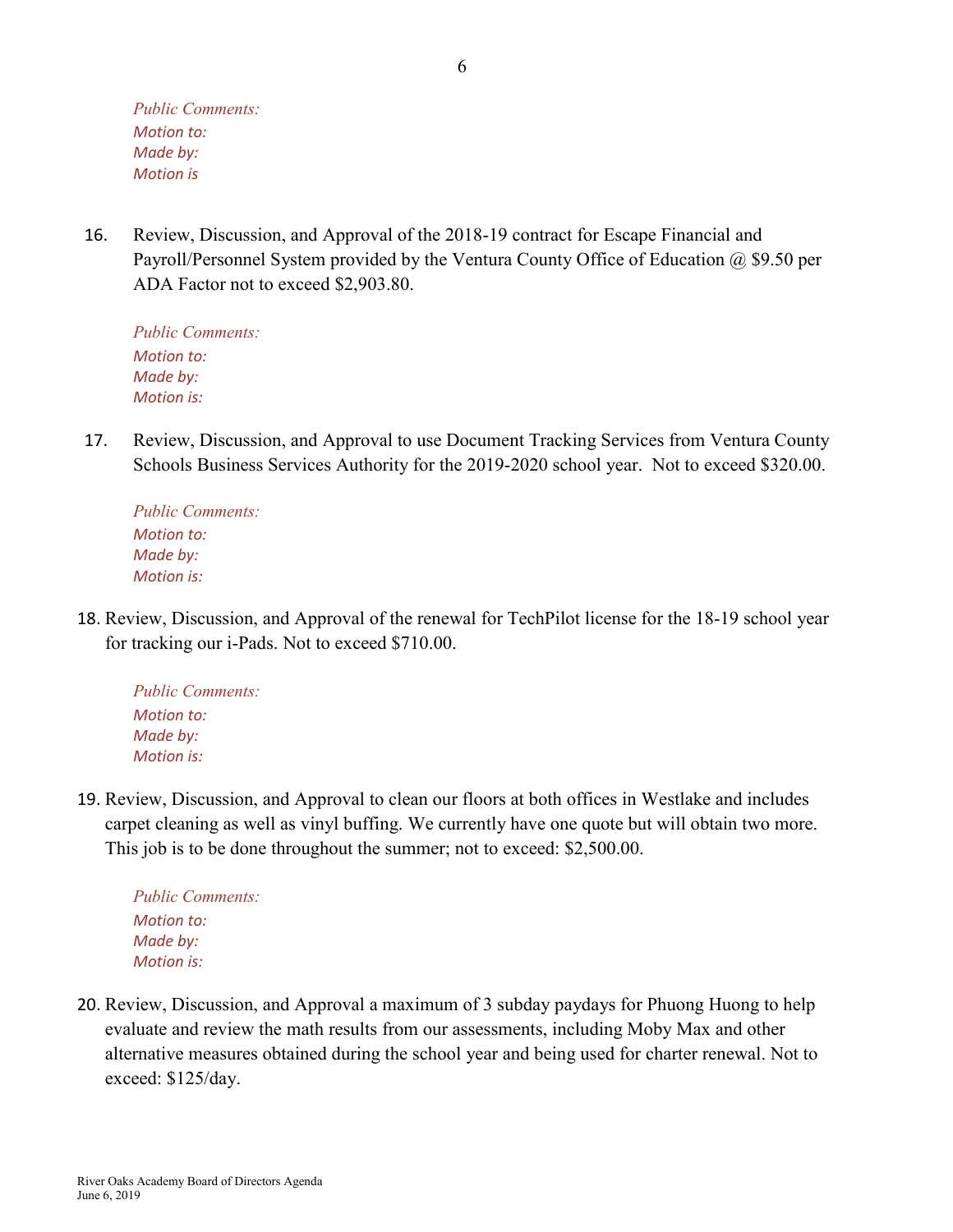21. Review, Discussion, and Approval of River Oaks Academy's 2017 Exempt Organization tax return as prepared by CliftonLarsonAllen LLP (our auditors).

*Public Comments: Motion to: Made by: Motion is:*

22. Review, Discussion, and Approval of the board retreat date to be on August 17<sup>th</sup>, 2019 from 10:00-3:00 pm.

*Public Comments: Motion to: Made by: Motion is:*

23. Review, Discussion, and Approval of the Pearson quote for 5 licenses for Chemistry and 5 licenses for Biology for the 19/20 school year; not to exceed a total of \$1,273.50.

a) Adding new licenses to continue to offer these subjects online for our students.

- *Public Comments: Motion to: Made by: Motion is:*
- 24. Review, Discussion, and Approval of the Certification of Signatures for the Fiscal Year 2019-2020 (Benny).

a) Annually school districts need to declare agent(s) authorized to sign orders, checks, contracts, documents, etc. A statement of authorized agent(s) along with a verified signature must be filed with the School Business and Advisory Services.

*Public Comments: Motion to: Made by: Motion is:*

- 25. Review, Discussion, and Approval of the following Resolutions: (Benny)
	- a) Resolution 19-2—Appropriation of the Ending Balance to a Reserve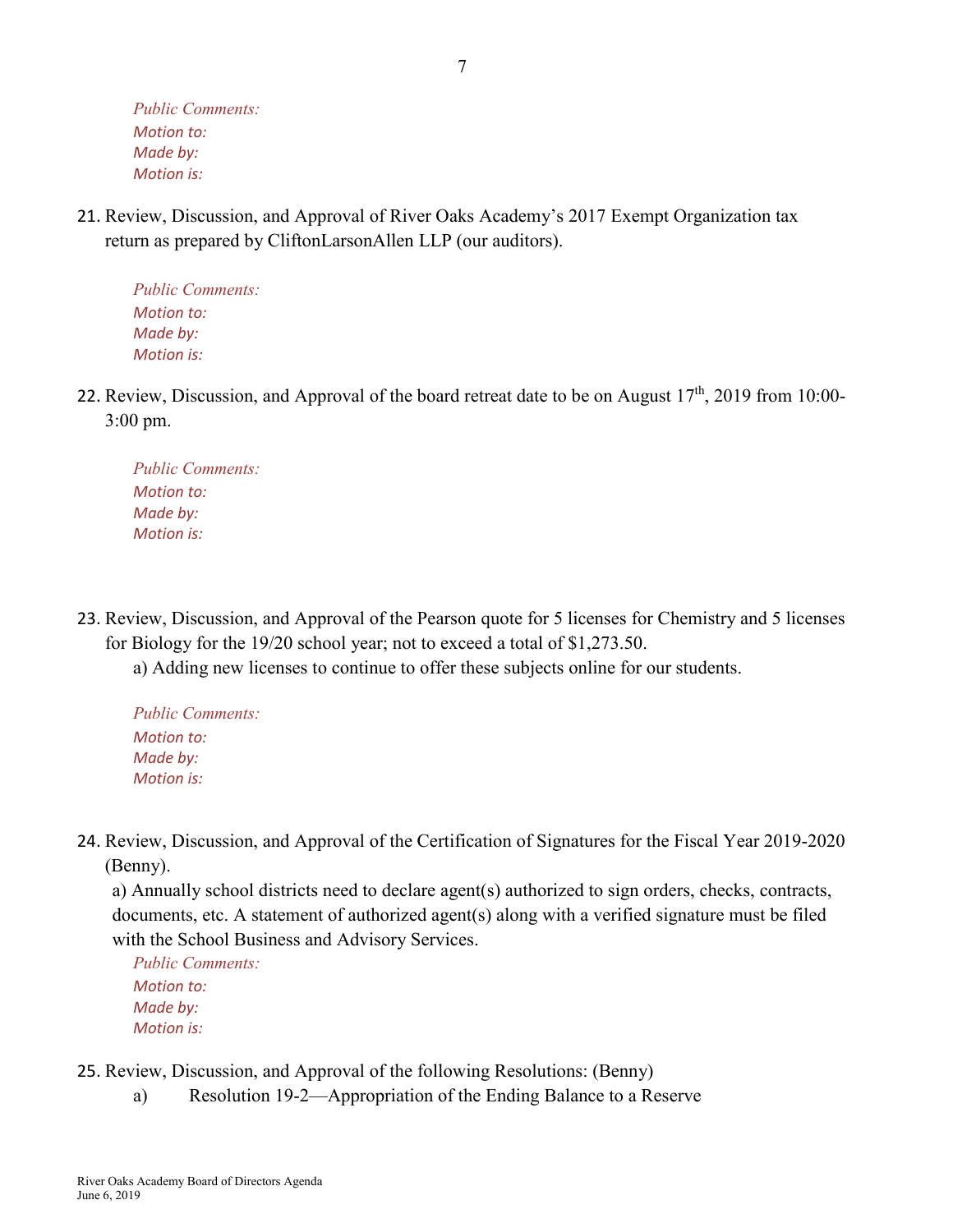- b) Resolution 19-3—Authorization for the Ventura County Office of Education to make Budget Transfers
- c) Resolution 19-4—Authorization to Allow Appropriation/Budget Transfers for the Fiscal Year 2019-2020

26. Review, Discussion, and Approval of the 2019-2020 Consolidated Application (Benny).

*Public Comments: Motion to: Made by: Motion is:*

- 27. Review, Discussion, and Approval of the Memorandum of Understanding with the Ventura County Office of Education and River Oaks Academy regarding the inclusion in the K-12 SWP grant as a regional collaborative project.
	- a) The VCOE (CEC) included River Oaks in another grant proposal. This is the MOU that outlines the details of the terms and conditions to receive the funding and its distribution.

*Public Comments: Motion to: Made by: Motion is:*

- 28. Review, Discussion, and Approval of the Memorandum of Understanding with the Ventura County Office of Education and River Oaks Academy regarding the inclusion Career Technical Education Incentive Grant (CTEIG).
	- b) The VCOE (CEC) included River Oaks in another grant proposal. This is the MOU that outlines the details of the terms and conditions to receive the funding and its distribution.

*Public Comments: Motion to: Made by: Motion is:*

- 29. Review, Discussion, and Approval of the following policies
	- a. Immigration Enforcement Policy.
	- b. Immigration Enforcement Policy related to the Detention or Deportation of Student's Family Member
	- a. Student Freedom of Speech/Expression Policy (EC 48907)
	- b. California Healthy Youth Act Policy (Grades 7-12)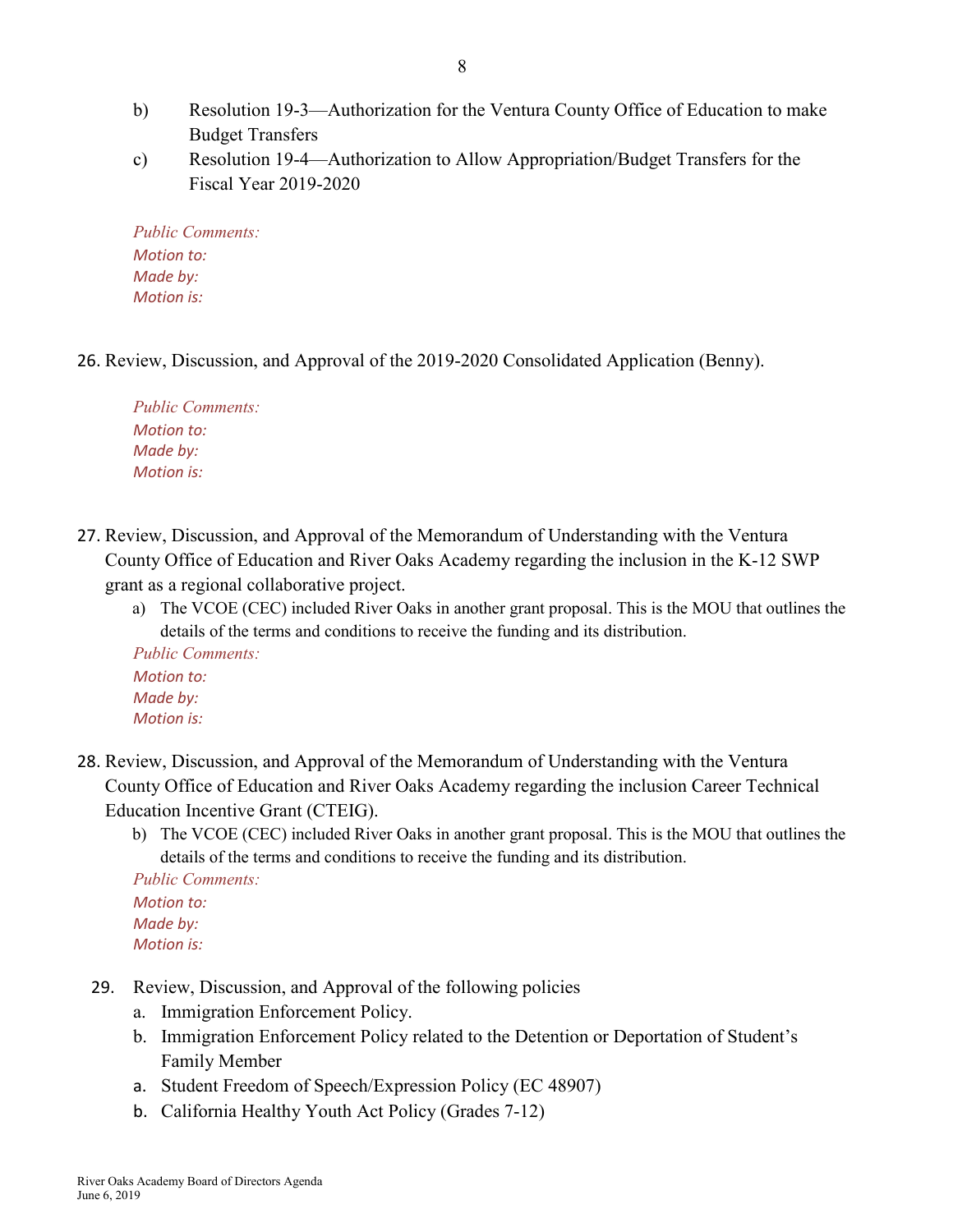- c. Revised Independent Study Policy
- d. Freedom from Discrimination/Harassment Policy
- e. Sexual Abuse/Sex Trafficking Prevention/Sexual Assault Awareness Prevention Policy.
	- (1) According to our law firm, this is a policy that they recommend we revise to reflect any updates and changes to the law.

#### **8. CLOSED SESSION**

During this meeting the Board may adjourn to Closed Session to review and consider the topics below:

- 1. Public Employment:
	- a. Title: Teacher #1
	- b. Title: Teacher #2
	- c. Title: Teacher #3
	- d. Title: Teacher #4
	- e. Title: Teacher #5
	- f. Title: Teacher #6
	- g. Title: Teacher #7
	- h. Title: Teacher #8
	- i. Title: Educational Facilitator #1
	- j. Title: Educational Facilitator #2
	- k. Title: Educational Facilitator #4
	- l. Title: Educational Facilitator #7
	- m. Title: Educational Facilitator #11
	- n. Title: Educational Facilitator #12
	- o. Title: Administrative Assistant
	- p. Title: Office Assistant
	- q. Title: Clerical Help
	- r. Title: High School Counselor

The Chair of the Board will report on actions taken during closed session.

# **9. OPEN SESSION ACTION ITEMS**

- 1. Public Employment:
	- a. Title: Teacher #1
	- b. Title: Teacher #2
	- c. Title: Teacher #3
	- d. Title: Teacher #4
	- e. Title: Teacher #5